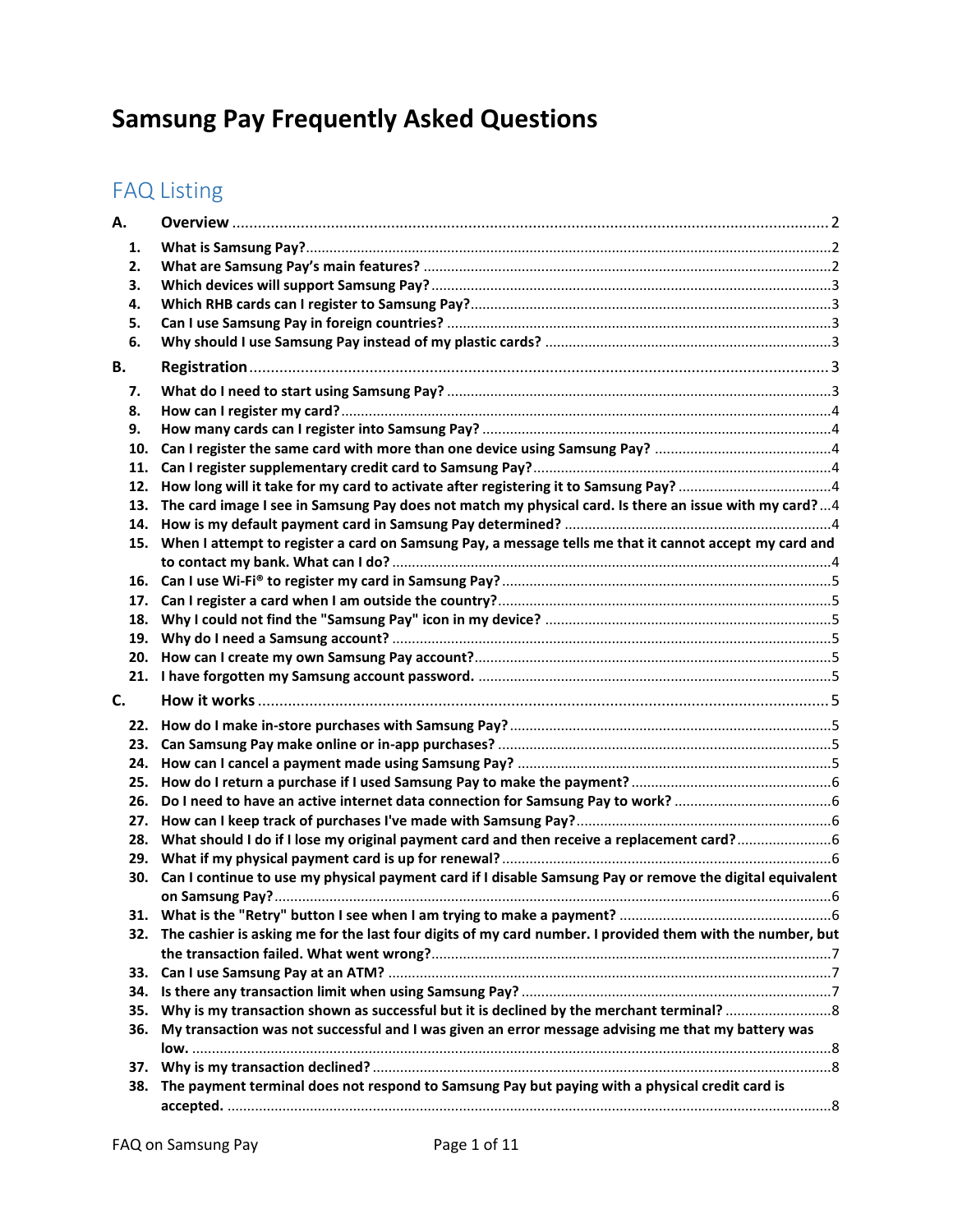| D.                                                                                                        |                                                                                                    |  |  |
|-----------------------------------------------------------------------------------------------------------|----------------------------------------------------------------------------------------------------|--|--|
| 39.                                                                                                       |                                                                                                    |  |  |
| 40.                                                                                                       |                                                                                                    |  |  |
| 41.                                                                                                       |                                                                                                    |  |  |
| 42.                                                                                                       |                                                                                                    |  |  |
| 43.                                                                                                       | Does Samsung Pay store my personal/payment information on a server or my device?                   |  |  |
| 44.                                                                                                       |                                                                                                    |  |  |
| 45.                                                                                                       |                                                                                                    |  |  |
| 46.                                                                                                       |                                                                                                    |  |  |
| 47.                                                                                                       |                                                                                                    |  |  |
| 48.                                                                                                       |                                                                                                    |  |  |
| 49.                                                                                                       |                                                                                                    |  |  |
|                                                                                                           |                                                                                                    |  |  |
|                                                                                                           |                                                                                                    |  |  |
| E.                                                                                                        |                                                                                                    |  |  |
|                                                                                                           |                                                                                                    |  |  |
| 53.                                                                                                       |                                                                                                    |  |  |
| 54.                                                                                                       |                                                                                                    |  |  |
| 55.                                                                                                       |                                                                                                    |  |  |
| 56.                                                                                                       |                                                                                                    |  |  |
| 57.                                                                                                       |                                                                                                    |  |  |
| 58.                                                                                                       |                                                                                                    |  |  |
| 59.                                                                                                       |                                                                                                    |  |  |
| 60.                                                                                                       |                                                                                                    |  |  |
| 61.                                                                                                       |                                                                                                    |  |  |
|                                                                                                           |                                                                                                    |  |  |
| 63.                                                                                                       | Samsung Pay application was crashing several times, even after clearing the data under Application |  |  |
|                                                                                                           |                                                                                                    |  |  |
| F.                                                                                                        |                                                                                                    |  |  |
|                                                                                                           |                                                                                                    |  |  |
| I have already provisioned my RHB card on Samsung Pay. If I make payment using my actual (plastic)<br>65. |                                                                                                    |  |  |
|                                                                                                           | card at participating merchant outlets, can I still enjoy the Samsung Pay offers? 11               |  |  |

## <span id="page-1-0"></span>A. Overview

## <span id="page-1-1"></span>**1. What is Samsung Pay?**

Samsung Pay is a secure and easy-to-use mobile payment service which can be used to make purchases with almost every retailer in Malaysia. It enables the use of both RHB credit and debit cards by leveraging on a new proprietary technology called Magnetic Secure Transmission (MST) and Near Field Communication (NFC) to make mobile payments more accessible to both merchants and consumers.

## <span id="page-1-2"></span>**2. What are Samsung Pay's main features?**

Samsung Pay's main features are its proprietary MST technology and its NFC payments capability which makes it the most accepted mobile payment solution.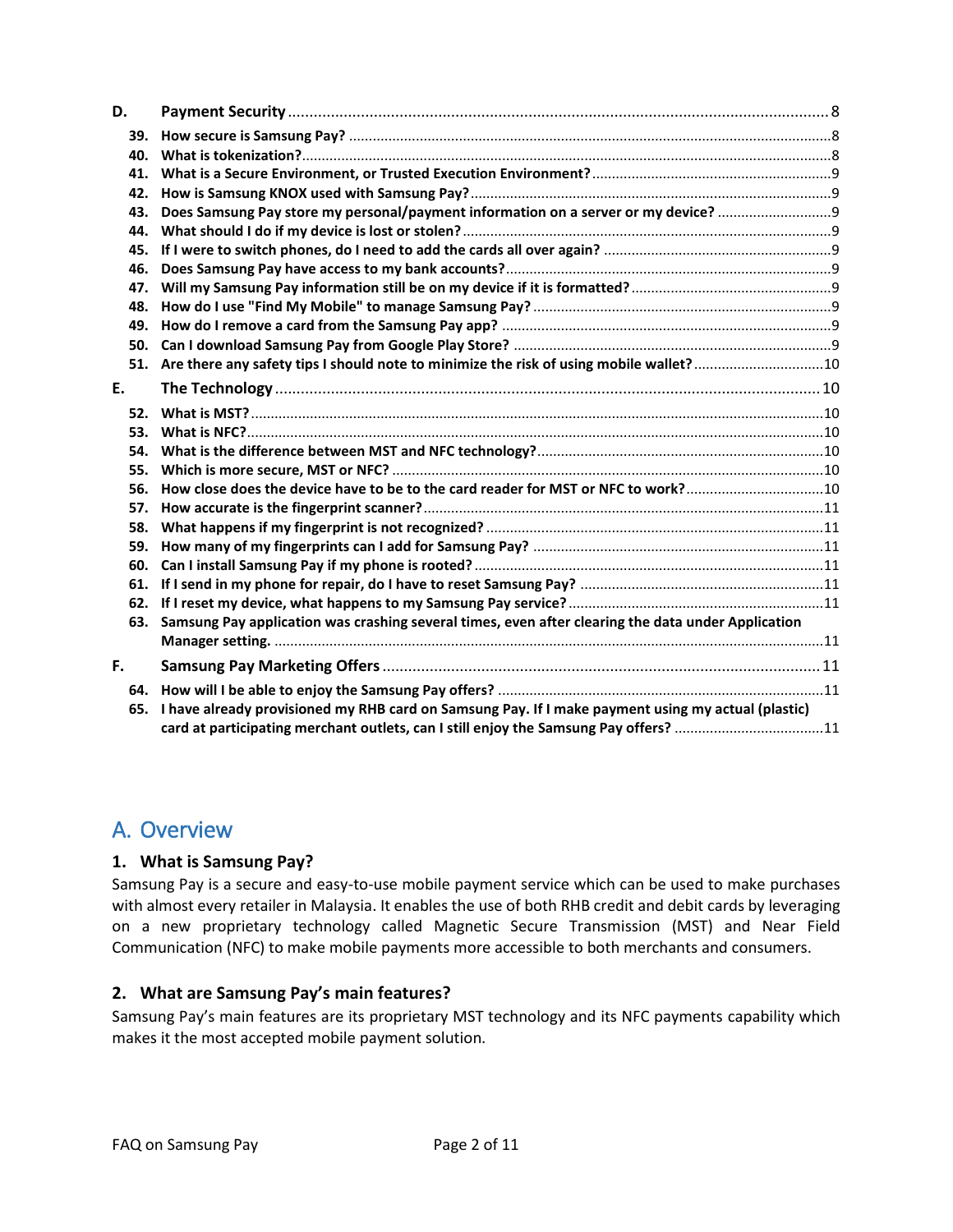## <span id="page-2-0"></span>**3. Which devices will support Samsung Pay?**

At the moment, the Samsung devices that supporting Samsung Pay are Galaxy S8, Galaxy S8+, Galaxy S7 Edge, Galaxy S7, Galaxy Note5, Galaxy S6 Edge+, Galaxy A7(2017), Galaxy A5(2017), Galaxy A7(2016), Galaxy A5(2016) and Galaxy A9 Pro. For complete listing, please refer t[o Samsung Pay Malaysia website.](http://www.samsung.com/my/samsungpay/)

Please ensure your device software is updated to the latest Android OS, minimum 6.0.1 and above.

## <span id="page-2-1"></span>**4. Which RHB cards can I register to Samsung Pay?**

The current list of Samsung Pay supported RHB cards includes:

|                         |            | Credit | Debit |
|-------------------------|------------|--------|-------|
| <b>RHB Bank Berhad</b>  | Visa       |        |       |
|                         | MasterCard |        |       |
| RHB Islamic Bank Berhad | Visa       |        |       |
|                         | MasterCard |        |       |

*This includes both principal and supplementary cards. At the moment RHB prepaid card and corporate cards are not eligible for use on Samsung Pay.*

## <span id="page-2-2"></span>**5. Can I use Samsung Pay in foreign countries?**

Due to Samsung's advance proprietary technology Magnetic Secure Transaction (MST), Samsung Pay can be used almost everywhere\* around the globe. However, if you wish to use your debit card in Samsung Pay while travelling oversea, you will need to enable foreign transactions before travelling by contacting RHB Call Center.

*\*For safety reason, Samsung Pay will not work at the Petrol Self Service Kiosks.*

## <span id="page-2-3"></span>**6. Why should I use Samsung Pay instead of my plastic cards?**

Samsung Pay offers a simple and convenient payment experience that is quicker than searching through your wallet or purse. Additionally, Samsung Pay adds a level of security to your payment information that physical cards don't have.

## <span id="page-2-4"></span>B. Registration

## <span id="page-2-5"></span>**7. What do I need to start using Samsung Pay?**

To use Samsung Pay, you need:

- A compatible Samsung device with minimum Android version 6.0.1 and above\*
- A supported payment card from RHB (refer [question #4\)](#page-2-1)
- A Samsung account
- Registered Fingerprint or Iris Image or Samsung Pay Pin
- Ensure your RHB credit/ debit card is activated for transaction
- You will be receiving OTP to the mobile number that registered with RHB, please inform RHB if you have changed mobile number.
- For debit card, you need to enable contactless transaction.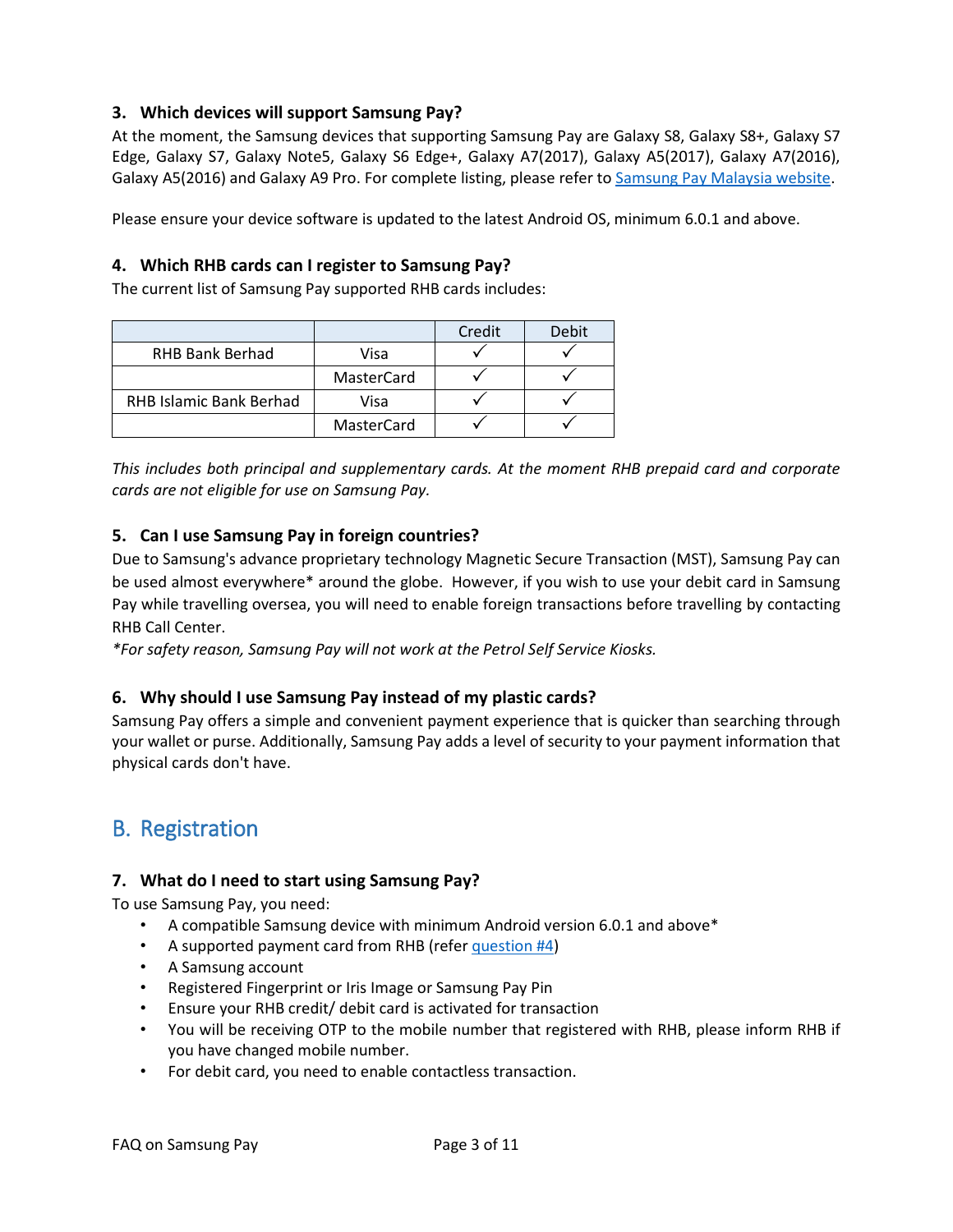## <span id="page-3-0"></span>**8. How can I register my card?**

Cards can be either automatically registered by scanning your physical card with Samsung Pay or manually inputting the card information. For security reason, you may receive a One-Time PIN via SMS sent to your mobile number registered with RHB, for verification. Once approved, an image of your card will be visible in Samsung Pay and it will be available for payment via the device.

## <span id="page-3-1"></span>**9. How many cards can I register into Samsung Pay?**

You can register up to 10 payment cards (credit or debit) in Samsung Pay.

## <span id="page-3-2"></span>**10. Can I register the same card with more than one device using Samsung Pay?**

Each RHB card can only be registered one time irrespective of how many Samsung devices you have.

## <span id="page-3-3"></span>**11. Can I register supplementary credit card to Samsung Pay?**

Yes. A supplementary credit card can be used. The activation OTP will be sent to the mobile number registered with RHB and transactions performed are based on the registered supplementary credit cards.

## <span id="page-3-4"></span>**12. How long will it take for my card to activate after registering it to Samsung Pay?**

The average amount of time between the request for activation and approval will be within minutes, but can take up to 10 minutes after additional verification requirements have been met. If this amount of time has been exceeded, remove the card from Samsung Pay and register it again.

## <span id="page-3-5"></span>**13. The card image I see in Samsung Pay does not match my physical card. Is there an issue with my card?**

No. The card displayed in Samsung Pay may not always exactly match the physical card. The key points to look for are:

- RHB Logo
- The Card Network (Visa or MasterCard)
- The last four digits of the physical card.

#### <span id="page-3-6"></span>**14. How is my default payment card in Samsung Pay determined?**

There is not a "default" card in Samsung Pay. When you open the app or activate the favorite cards by swiping up from the Home Key on supported screens, the first card displayed is either the last card you registered or the last card you viewed or used.

## <span id="page-3-7"></span>**15. When I attempt to register a card on Samsung Pay, a message tells me that it cannot accept my card and to contact my bank. What can I do?**

This is could be due to any of the below reasons:

- Your card is not activated yet, please activate your card
- Your card was blocked due to lost or stolen
- Your card already set up for Samsung Pay\*
- Your card is not eligible for use on Samsung Pay\*\*

Please contact RHB Call Centre if you require any further information.

*\*Each RHB card can only be registered one time irrespective of how many Samsung devices you have. \*\*RHB prepaid card and corporate cards are not eligible for use on Samsung Pay.*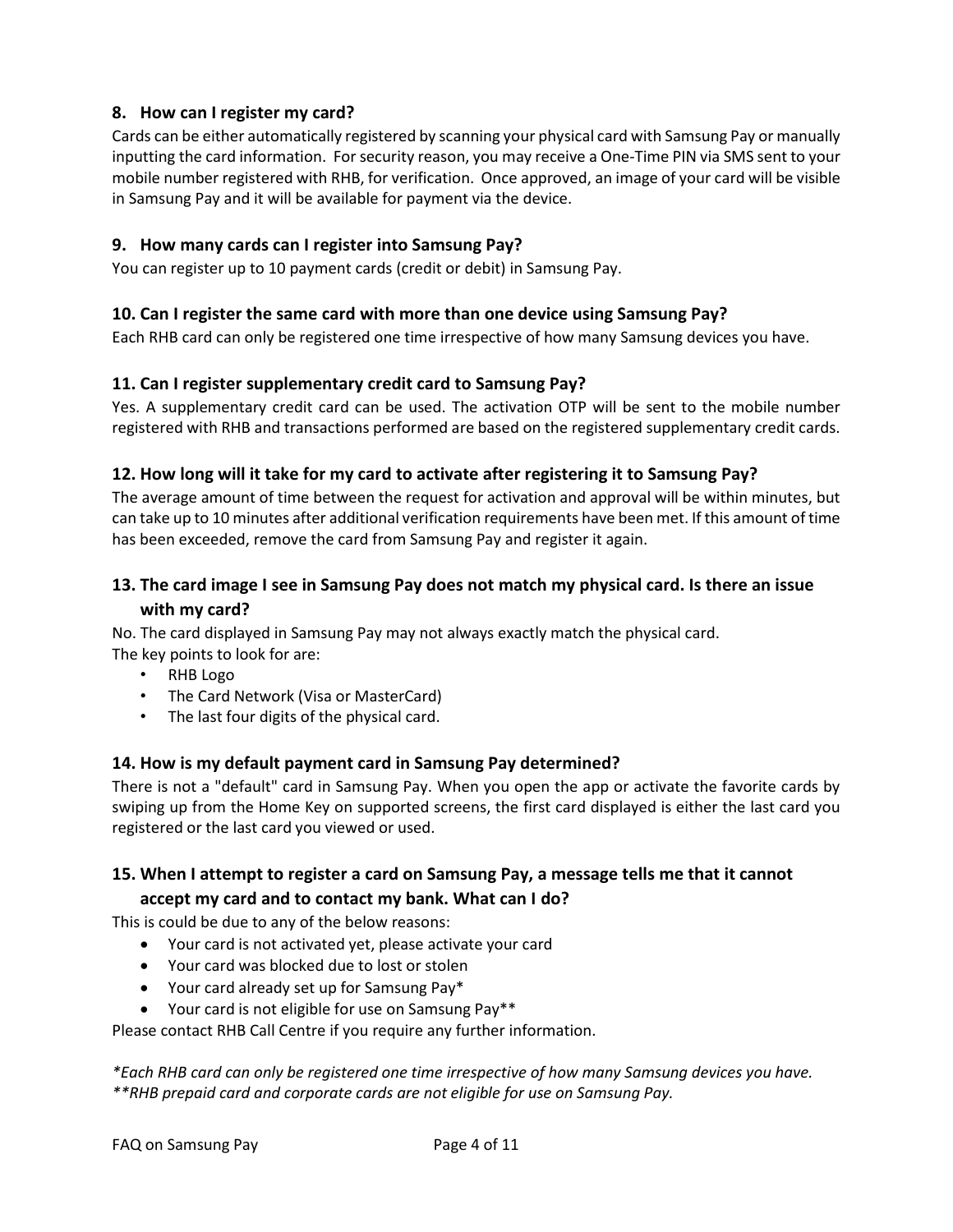## <span id="page-4-0"></span>**16. Can I use Wi-Fi® to register my card in Samsung Pay?**

Yes. However, for the best experience, the device should have a SIM card installed. If you encounter any issues when registering the card over Wi-Fi®, we suggest switching to a cellular data connection.

## <span id="page-4-1"></span>**17. Can I register a card when I am outside the country?**

Yes. However, attempting to register and activate a card while you are outside Malaysia may require you to have the ability to receive your One Time Password (OTP) via SMS to the registered mobile number with the Bank. Data/call roaming charges may apply for any overseas SMS or calls.

### <span id="page-4-2"></span>**18. Why I could not find the "Samsung Pay" icon in my device?**

- a. Check if your device is compatible with Samsung Pay. Samsung Pay works with Samsung Galaxy S8, Galaxy S8+, Galaxy S7 Edge, Galaxy S7, Galaxy Note5, Galaxy S6 Edge+, Galaxy A7(2017), Galaxy A5(2017), Galaxy A7(2016), Galaxy A5(2016) and Galaxy A9 Pro. Other newer flagship models will follow.
- b. Ensure your device software is updated to the latest Android OS, minimum 6.0.1 and above.

### <span id="page-4-3"></span>**19. Why do I need a Samsung account?**

Your Samsung account enables you to locate your phone and to remotely suspend your token cards if your phone is lost. Removing Samsung account will remove Samsung Pay functionality.

#### <span id="page-4-4"></span>**20. How can I create my own Samsung Pay account?**

When you launch Samsung Pay for the first time, you will be asked to sign in to a Samsung account if one is not already signed in on the device. If you do not have an account, you may create one.

#### <span id="page-4-5"></span>**21. I have forgotten my Samsung account password.**

Click [here](https://account.samsung.com/membership/service/getServieInfoList.do) to restore using your Samsung ID or you may call Samsung Call Centre at 1 800 88 9999 or +603 7713 7477 (call from Overseas) for further assistance.

## <span id="page-4-6"></span>C. How it works

#### <span id="page-4-7"></span>**22. How do I make in-store purchases with Samsung Pay?**

- a. Launch Samsung Pay by either swiping up from the home button or launching the Samsung Pay app from the home screen.
- b. Select the card you want to pay with by swiping left or right.
- c. Verify your fingerprint and place your phone to against the card reader or the NFC reader to complete the transaction. Alternatively, enter your 4-digit Samsung Pay PIN if you have chosen not to use the fingerprint feature.

#### <span id="page-4-8"></span>**23. Can Samsung Pay make online or in-app purchases?**

Not currently. Samsung Pay is focused on enabling simple and secure in-store payments. Online and inapp purchases will be considered for future releases of Samsung Pay.

#### <span id="page-4-9"></span>**24. How can I cancel a payment made using Samsung Pay?**

Cancelling a payment made with Samsung Pay is the same as a physical card. The exact process will depend on the policies of your card issuer and the merchant you made the purchase from.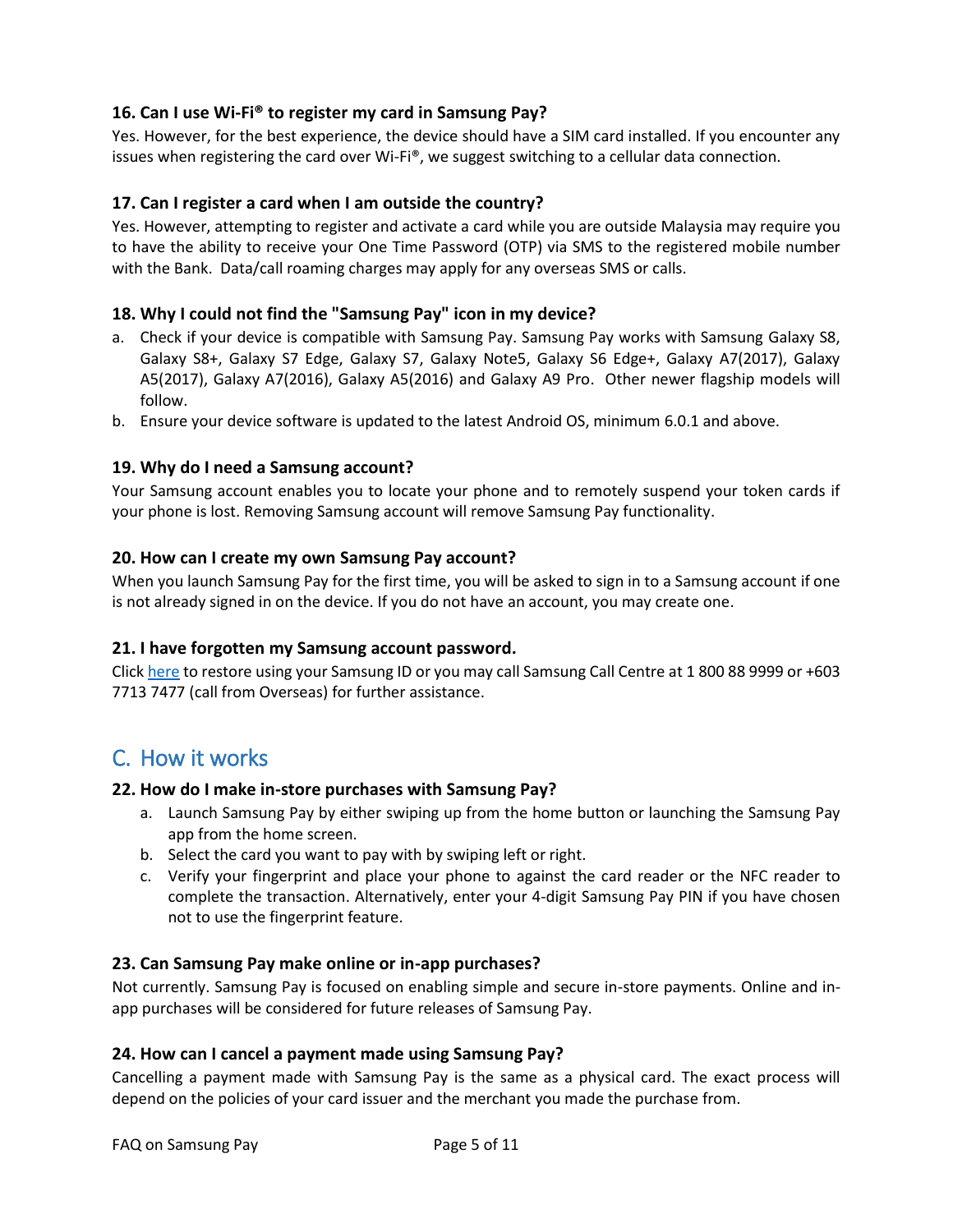## <span id="page-5-0"></span>**25. How do I return a purchase if I used Samsung Pay to make the payment?**

All purchases made with Samsung Pay can be returned according to the store's policies. If you return an item paid for with Samsung Pay, the store may require you to tap your phone onto either the MST card reader or the NFC reader to complete the return.

## <span id="page-5-1"></span>**26. Do I need to have an active internet data connection for Samsung Pay to work?**

Samsung Pay requires an active internet data connection for card registration and activation. However, an active internet data connection is not required to make in-store purchases. Ideally, the device should connect to the internet once per day to ensure that Samsung Pay stays up to date. You may make up to 10 transactions before you will need to connect to the internet and refresh the Samsung Pay information.

## <span id="page-5-2"></span>**27. How can I keep track of purchases I've made with Samsung Pay?**

The last 10 transactions made with Samsung Pay are viewable in the Samsung Pay app. Simply tap on a registered card in the app to see all the Samsung Pay transactions made with that card\*. Additionally, a real-time\*\* push notifications with transaction details will be sent after each Samsung Pay purchase. *\*Internet connection is required to update the latest Samsung Pay transactions. \*\*Real-time push notifications require an active internet connection.*

### <span id="page-5-3"></span>**28. What should I do if I lose my original payment card and then receive a replacement card?**

The payment cards on Samsung Pay are digital versions of your physical payment cards. If you lose your original payment card and then receive a replacement card, you may need to remove the original payment card from Samsung Pay and register the new replacement card.

#### <span id="page-5-4"></span>**29. What if my physical payment card is up for renewal?**

You will need to register your payment card again into Samsung Pay once you have received and activated the physical renewed card.

## <span id="page-5-5"></span>**30. Can I continue to use my physical payment card if I disable Samsung Pay or remove the digital equivalent on Samsung Pay?**

Yes. When you disable Samsung Pay or remove a registered card, you are only suspending the token, or digital card number that has been assigned to your device for that card. It will not affect usage of your physical card.

#### <span id="page-5-6"></span>**31. What is the "Retry" button I see when I am trying to make a payment?**

The "retry" button appears when the countdown timer has reached its end and the device has not detected a MST or NFC payment or has not received a notification of a successful payment.

The "retry" button allows you to restart the payment process, one (1) additional time, without reauthorizing using your fingerprint or PIN. If you fail during the second time, you will need to authenticate with your fingerprint or PIN again.

Note: When a MST or NFC transaction has been completed, the retry button will not be shown. Additionally, if a payment success notification is received, the retry button will not be shown.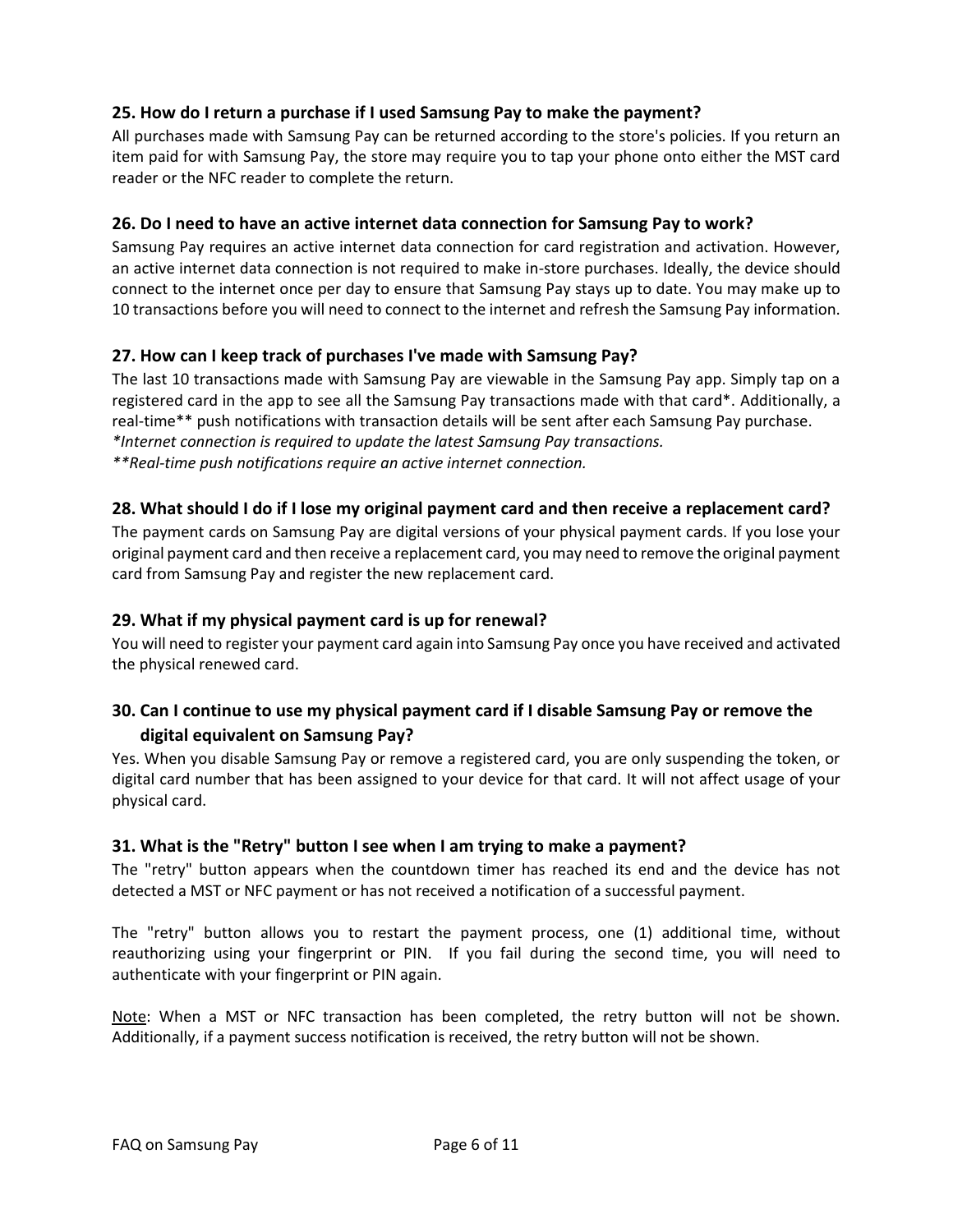## <span id="page-6-0"></span>**32. The cashier is asking me for the last four digits of my card number. I provided them with the number, but the transaction failed. What went wrong?**

In rare cases, the merchant may ask you for the last four digits of the card number.

You will need to provide the last four digits of the digital card number, instead of the last four digits of the physical card. For ease of use, it is located on the left side of the card on the Samsung Pay screen, and in the main app when viewing your registered cards.



## <span id="page-6-1"></span>**33. Can I use Samsung Pay at an ATM?**

Currently Samsung Pay will not work at ATMs. But ATM will be considered for future releases of Samsung Pay.

## <span id="page-6-2"></span>**34. Is there any transaction limit when using Samsung Pay?**

- a. NFC Transaction
	- No PIN verification required if the transaction amount is RM250 and below.
- b. MST Transaction
	- Amount Per Transaction below RM250.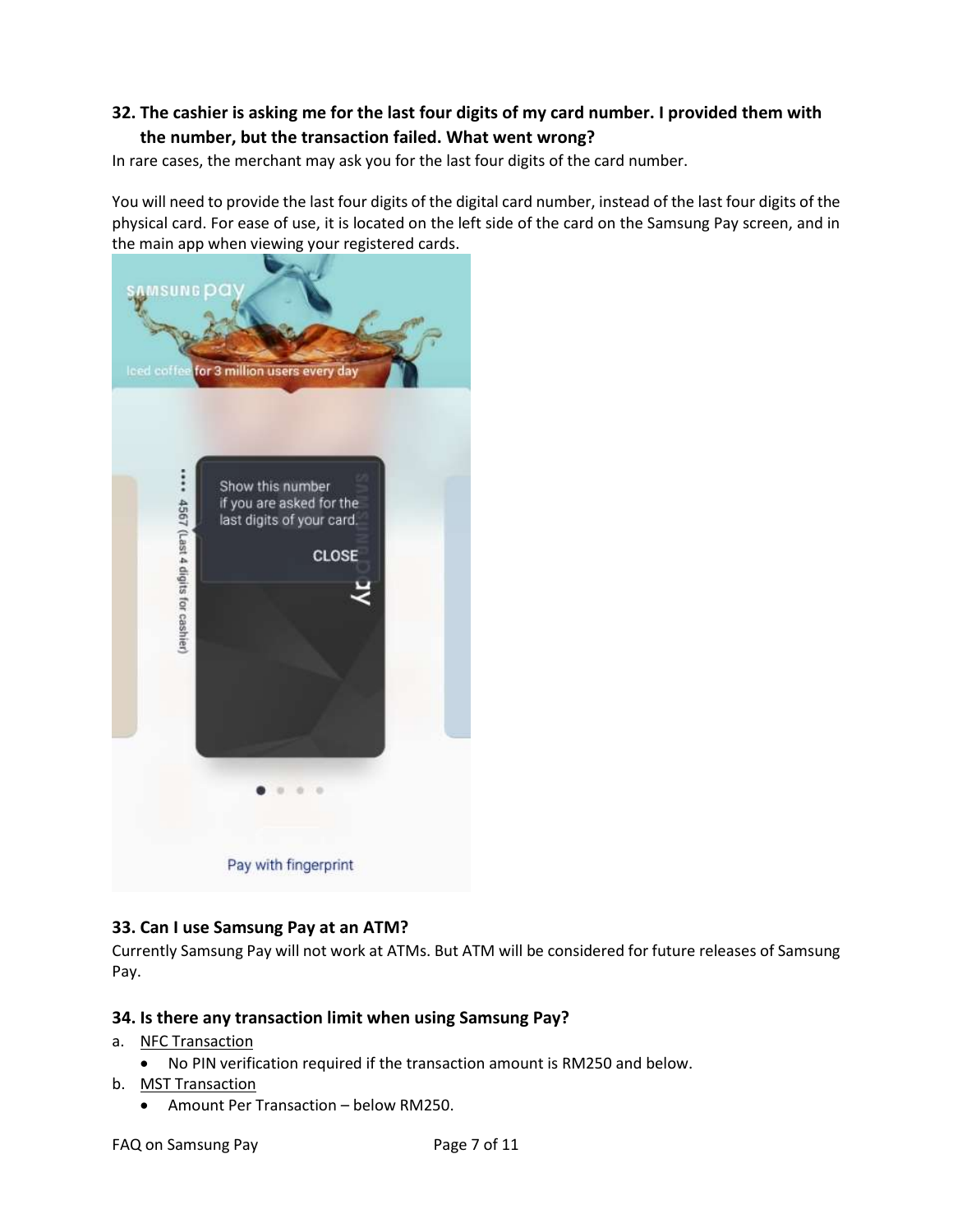- c. If the transaction amount above RM250, it will be rejected and you will need to use your physical card for payment.
- d. Cumulative Samsung Pay Transaction Limit
	- The maximum Samsung Pay transaction(s) for both MST and NFC is cumulatively up to 30 times or a maximum of RM1,000 whichever comes first.
	- When it reach the maximum limit, please make the payment with your physical card and with PIN.
	- You may choose to lower the cumulative transaction limit by contacting RHB Call Centre.

## <span id="page-7-0"></span>**35. Why is my transaction shown as successful but it is declined by the merchant terminal?**

The merchant terminal's response is the most accurate response. Your phone may need some time to refresh the status of the transaction. With data connection, a successful or declined transaction will be shown in the transaction history.

## <span id="page-7-1"></span>**36. My transaction was not successful and I was given an error message advising me that my battery was low.**

Yes. You will need to have at least 5% battery life to ensure that in-store transactions on Samsung Pay are successful.

## <span id="page-7-2"></span>**37. Why is my transaction declined?**

There could be various reasons:

- a. We have noticed that some of the merchants' terminals do not support Samsung Pay. This could be due to outdated software at the merchant terminal. Please use your physical credit card.
- b. If you have locked your mobile (using Samsung's Find My Mobile feature), you cannot use your Samsung Pay.
- c. If your physical credit card is blocked from transaction by the Bank, you will not be able to spend using Samsung Pay.

## <span id="page-7-3"></span>**38. The payment terminal does not respond to Samsung Pay but paying with a physical credit card is accepted.**

Please contact Samsung Customer Service Rep at 1 800 88 9999 or +603 7713 7477 (call from Overseas). *\*For safety reason, Samsung Pay will not work at the Petrol Self Service Kiosks.*

## <span id="page-7-4"></span>D. Payment Security

## <span id="page-7-5"></span>**39. How secure is Samsung Pay?**

Samsung Pay uses tokenization, a Secure Environment, and Samsung KNOX to secure your payment information. Additionally, you will need to verify either your fingerprint or a 4-digit PIN to authenticate the card to making purchases.

#### <span id="page-7-6"></span>**40. What is tokenization?**

Tokenization is a method of replacing your sensitive payment card information (Card Number, Expiration Date, Security code, etc.) with a device-specific 'Token' which acts as a surrogate value. In mobile payments, 'Tokens' are used to protect your payment information and to reduce the security risks inherent to plastic cards.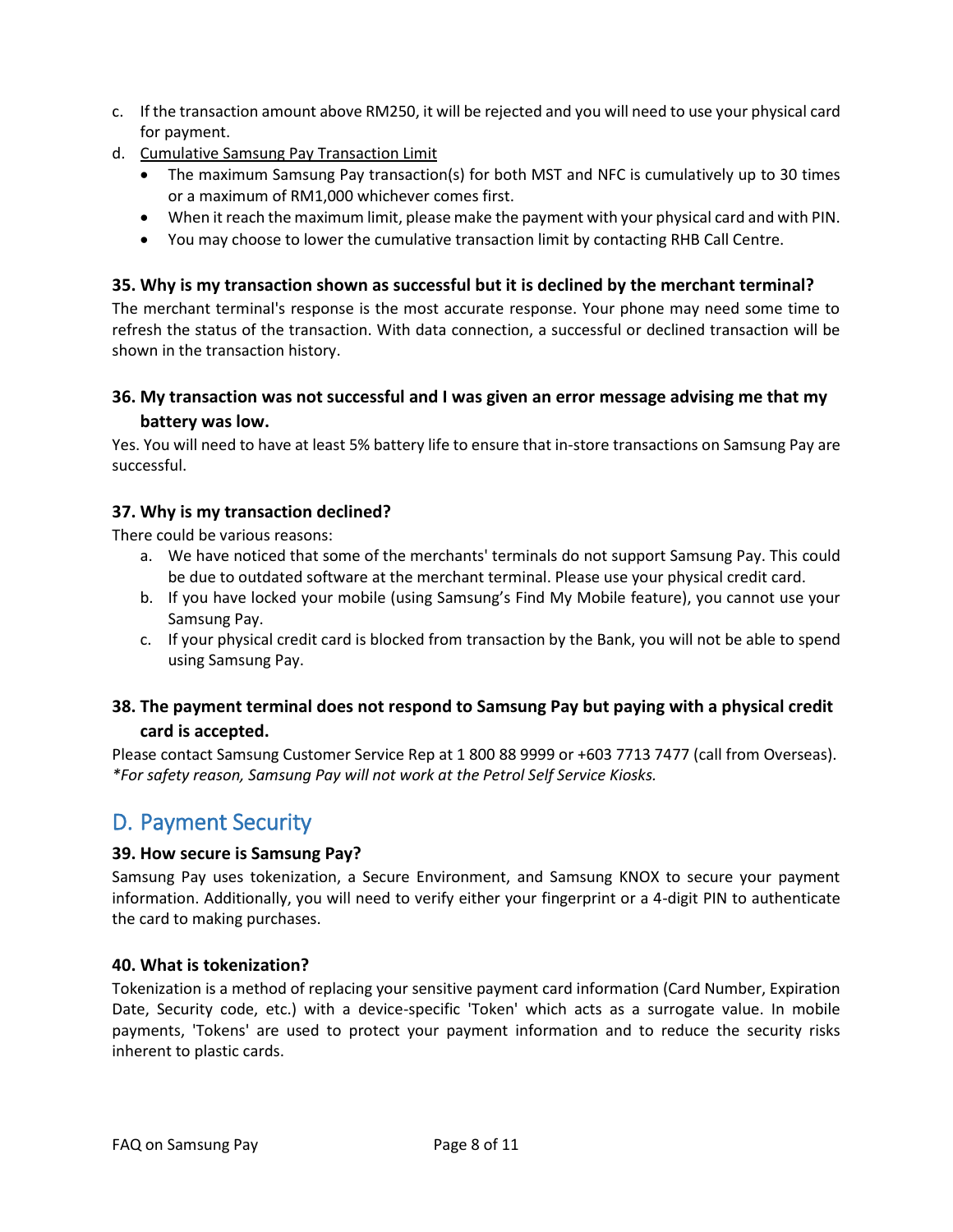## <span id="page-8-0"></span>**41. What is a Secure Environment, or Trusted Execution Environment?**

A Secure Environment is a physically segregated chip in the phone which only allows access to highly sensitive operations/information such as fingerprint and payment information. Normal applications and malware have no access to the information in a Secure Environment.

### <span id="page-8-1"></span>**42. How is Samsung KNOX used with Samsung Pay?**

Samsung KNOX runs scans to see if your device is secure. Samsung KNOX will permanently disable Samsung Pay on a compromised device in order to protect your payment information.

### <span id="page-8-2"></span>**43. Does Samsung Pay store my personal/payment information on a server or my device?**

No. Samsung does not store your personal/payment information on a Samsung server or the device. Samsung Pay does not change the way your payment information is stored or handled when you make purchases. Your payment information will continue to be managed by your card network and card issuer. Only a device-specific 'Token' which is used to replace your sensitive payment information is stored on the device.

## <span id="page-8-3"></span>**44. What should I do if my device is lost or stolen?**

If your device is lost or stolen, you can use Samsung 'Find My Mobile' service to lock Samsung Pay (remotely disable) or to wipe out Samsung Pay (remove all the payment cards registered on your device).

### <span id="page-8-4"></span>**45. If I were to switch phones, do I need to add the cards all over again?**

You would need to register your cards again if you were to change your phone as no data will be stored in the application.

#### <span id="page-8-5"></span>**46. Does Samsung Pay have access to my bank accounts?**

No. Samsung Pay does not have access to your bank accounts.

## <span id="page-8-6"></span>**47. Will my Samsung Pay information still be on my device if it is formatted?**

No. Formatting your device will remove all payment cards registered on your device.

## <span id="page-8-7"></span>**48. How do I use "Find My Mobile" to manage Samsung Pay?**

If your device is lost or stolen, your payment information will not be accessible without your fingerprint or Samsung Pay PIN. For added security, the Samsung 'Find My Mobile' service can remotely lock or delete your payment cards on Samsung Pay.

#### <span id="page-8-8"></span>**49. How do I remove a card from the Samsung Pay app?**

Launch Samsung Pay, select the payment card you want to remove, click "3 Dots" icon at the top right corner, and select "Delete Card". Do note that your card will still be valid for use via other channels, including the physical plastic card.

#### <span id="page-8-9"></span>**50. Can I download Samsung Pay from Google Play Store?**

Currently only Galaxy S8 & Galaxy S8+ can download Samsung Pay from Google Pay Store. For other eligible devices, Samsung Pay will be pre-loaded into compatible devices. A firmware update will be sent to the device to ensure it is up-to-date to enable the latest Samsung Pay app installation.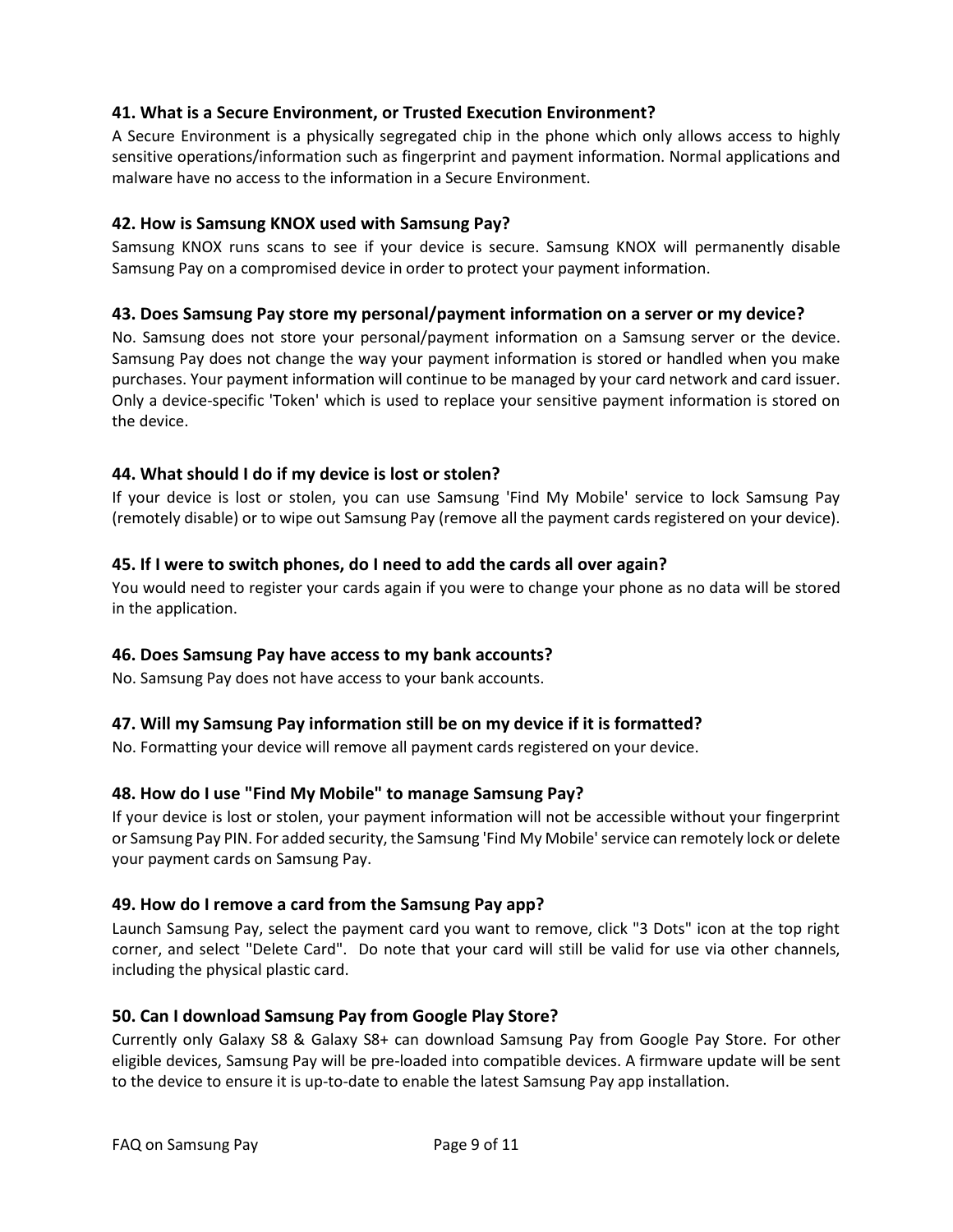## <span id="page-9-0"></span>**51. Are there any safety tips I should note to minimize the risk of using mobile wallet?**

- a. Be alert Keep a vigilant eye on your mobile device.
- b. 3rd party use Discourage the use of your mobile device by third parties.
- c. Security Use a different Samsung Pay PIN from the device screen-lock 4-digit PIN. DO NOT share your Samsung Pay PIN with anyone.
- d. Lock your phone Protect your phone by enabling the inactivity lock feature, which requires a PIN/FINGERPRINT or any other verification method to gain access to your device.
- e. Check your statements Reconcile your credit card account statement on a regular basis.
- f. Turn off your NFC (Near Field Communications) When not in use, turn off your device's NFC connection under phone "settings".
- g. Password storage Do not store passwords or account numbers on your mobile device.
- h. Update your software Be sure to keep your phone software updated. It is recommended that the setting for "Download updates automatically" is always "checked/enabled".
- i. Rooting Never root or crack your Samsung device.
- j. In case of lost/stolen device, use Samsung's Find My Mobile to protect your data stored in the device or contact Samsung Call Centre at 1 800 88 9999 or +603 7713 7477 (call from Overseas) for further assistance.
- k. Contact RHB Call Centre immediately when you suspect or come to realize that
	- Your payment card has been lost, stolen or tampered with.
	- There has been unauthorized access to your credit card, security code or Samsung Pay.

## <span id="page-9-1"></span>E. The Technology

### <span id="page-9-2"></span>**52.What is MST?**

Magnetic Secure Transmission™ (MST) is a groundbreaking method of sending data using magnetic waves. MST replicates a card swipe by wirelessly transmitting magnetic waves from the supported Samsung device to a standard card reader. MST turns every card reader into a contactless payment receiver.

## <span id="page-9-3"></span>**53. What is NFC?**

Near Field Communication (NFC) is a method of wirelessly transmitting data using radio waves. Samsung Pay uses NFC to wirelessly transmit payment data to payment terminals with NFC readers that have been activated for use.

## <span id="page-9-4"></span>**54. What is the difference between MST and NFC technology?**

For Samsung Pay, either MST or NFC technology can be used to make secure, contactless transactions. The key difference is that almost all merchants can accept MST\*, which makes Samsung Pay the most accepted mobile payment service on the market.

*\*For safety reason, Samsung Pay will not work at the Petrol Self Service Kiosks.*

## <span id="page-9-5"></span>**55. Which is more secure, MST or NFC?**

In the context of Samsung Pay, MST and NFC have the same level of security. The payment information transmitted by both MST and NFC is protected using tokenization.

## <span id="page-9-6"></span>**56. How close does the device have to be to the card reader for MST or NFC to work?**

The device must be placed within 5cm of the card reader in order for MST or NFC to work.